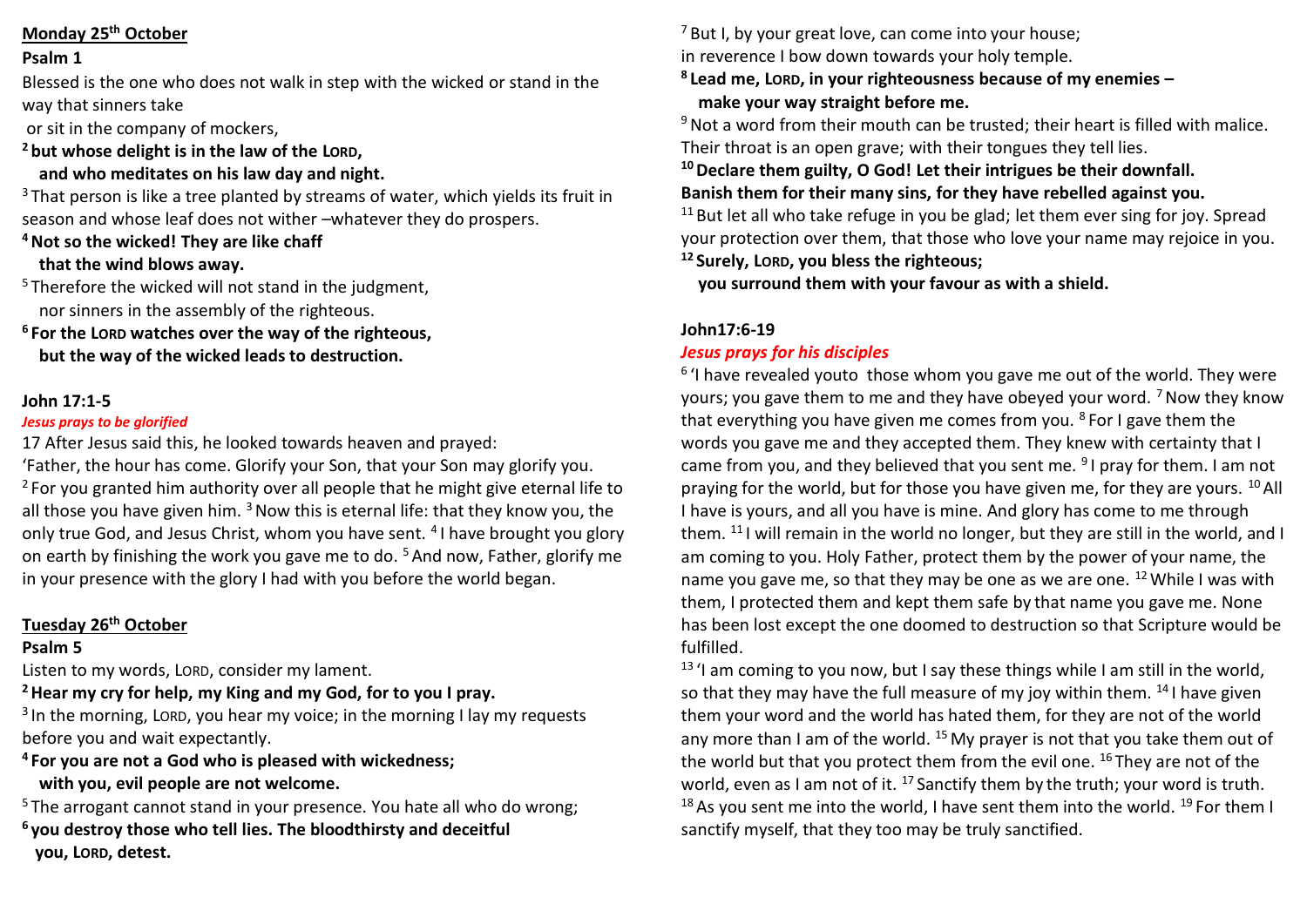### **Wednesday 27th October**

#### **Psalm 119:1-32**

Blessed are those whose ways are blameless,

who walk according to the law of the LORD.

**<sup>2</sup> Blessed are those who keep his statutes and seek him with all their heart –**

<sup>3</sup> they do no wrong but follow his ways.

**<sup>4</sup> You have laid down precepts that are to be fully obeyed.**

<sup>5</sup> Oh, that my ways were steadfast in obeying your decrees!

- **<sup>6</sup> Then I would not be put to shame when I consider all your commands.**
- $<sup>7</sup>$ I will praise you with an upright heart as I learn your righteous laws.</sup>
- **8 I will obey your decrees; do not utterly forsake me.**

 $9$  How can a young person stay on the path of purity?

By living according to your word.

**<sup>10</sup> I seek you with all my heart; do not let me stray from your commands.**

- <sup>11</sup> I have hidden your word in my heart that I might not sin against you.
- **<sup>12</sup> Praise be to you, LORD; teach me your decrees.**
- $13$  With my lips I recount all the laws that come from your mouth.
- **<sup>14</sup> I rejoice in following your statutes as one rejoices in great riches.**
- <sup>15</sup> I meditate on your precepts and consider your ways.
- **<sup>16</sup> I delight in your decrees; ill not neglect your word.**

 $17$  Be good to your servant while I live, that I may obey your word.

# **<sup>18</sup>Open my eyes that I may see wonderful things in your law.**

- $19$  I am a stranger on earth; do not hide your commands from me.
- **<sup>20</sup>My soul is consumed with longing for your laws at all times.**
- $21$  You rebuke the arrogant, who are accursed,

those who stray from your commands.

**<sup>22</sup> Remove from me scorn and contempt, for I keep your statutes.**

- <sup>23</sup> Though rulers sit together and slander me, your servant will meditate on your decrees.
- **<sup>24</sup>Your statutes are my delight; they are my counsellors.**
- $25$  I am laid low in the dust; preserve my life according to your word.
- **<sup>26</sup> I gave an account of my ways and you answered me; teach me your decrees.**
- $27$  Cause me to understand the way of your precepts, that I may meditate on your wonderful deeds.

**<sup>28</sup>My soul is weary with sorrow;**

# **strengthen me according to your word.**

 $29$  Keep me from deceitful ways; be gracious to me and teach me your law.

**<sup>30</sup> I have chosen the way of faithfulness; I have set my heart on your laws.**

 $31$  I hold fast to your statutes. LORD: do not let me be put to shame.

**<sup>32</sup> I run in the path of your commands, for you have broadened my understanding.**

# **John 17:20-end**

# *Jesus prays for all believers*

 $20$  'My prayer is not for them alone. I pray also for those who will believe in me through their message,  $^{21}$  that all of them may be one, Father, just as you are in me and I am in you. May they also be in us so that the world may believe that you have sent me. <sup>22</sup> I have given them the glory that you gave me, that they may be one as we are one  $-$  <sup>23</sup> I in them and you in me  $-$  so that they may be brought to complete unity. Then the world will know that you sent me and have loved them even as you have loved me.

<sup>24</sup> 'Father, I want those you have given me to be with me where I am, and to see my glory, the glory you have given me because you loved me before the creation of the world.

<sup>25</sup> 'Righteous Father, though the world does not know you, I know you, and they know that you have sent me. <sup>26</sup> I have made you known to them, and will continue to make you known in order that the love you have for me may be in them and that I myself may be in them.'

# **Thursday 28th October**

# **Psalm 117**

Praise the LORD, all you nations;

extol him, all you peoples.

**<sup>2</sup> For great is his love towards us,**

 **and the faithfulness of the LORD endures for ever. Praise the LORD.**

# **John 18:1-17**

18 When he had finished praying, Jesus left with his disciples and crossed the Kidron Valley. On the other side there was a garden, and he and his disciples went into it.

<sup>2</sup> Now Judas, who betrayed him, knew the place, because Jesus had often met there with his disciples.  $3$  So Judas came to the garden, guiding a detachment of soldiers and some officials from the chief priests and the Pharisees. They were carrying torches, lanterns and weapons.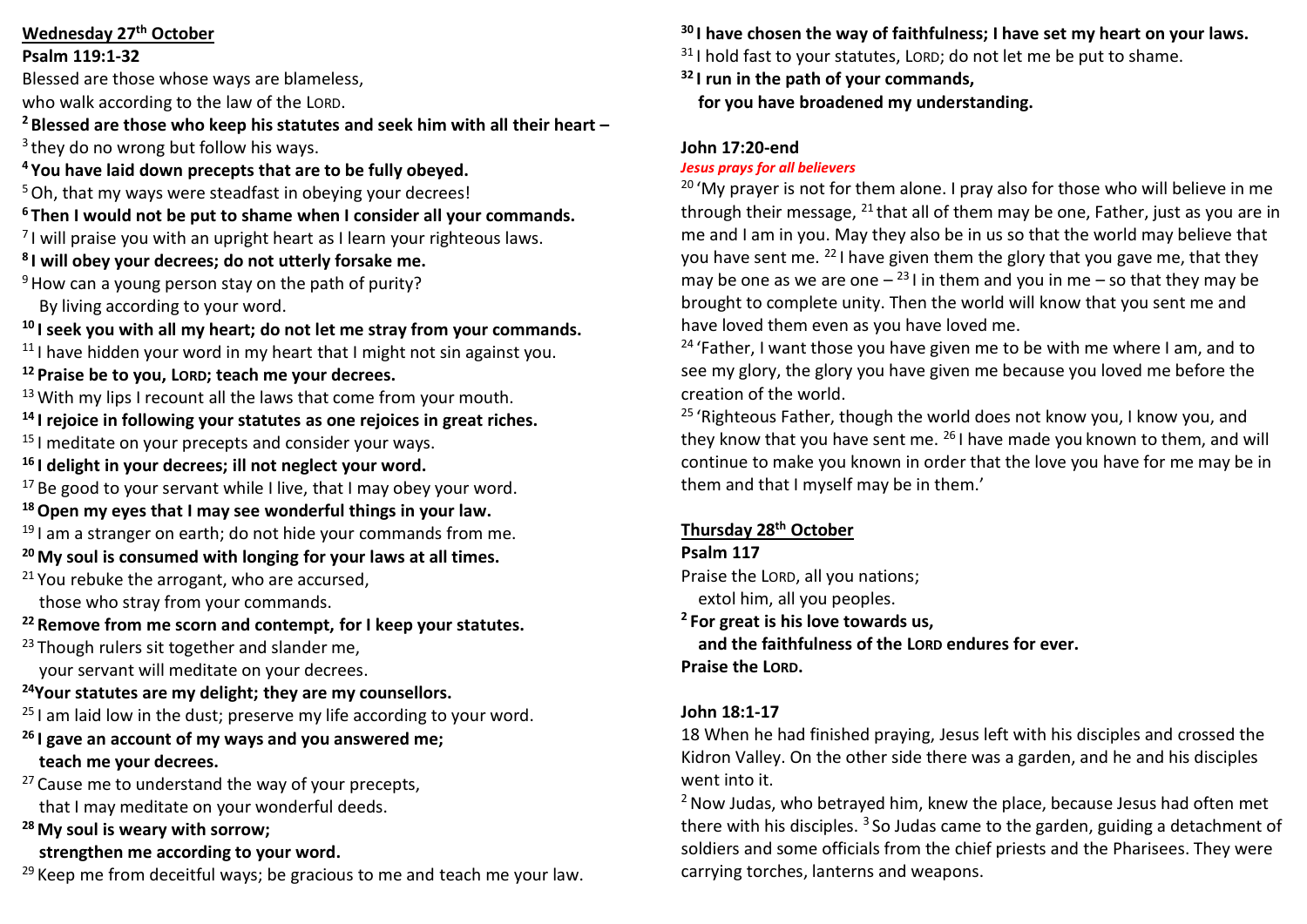4 Jesus, knowing all that was going to happen to him, went out and asked them, 'Who is it you want?'

5 'Jesus of Nazareth,' they replied.

'I am he,' Jesus said. (And Judas the traitor was standing there with them.)  $6$  When Jesus said. 'I am he,' they drew back and fell to the ground.

 $<sup>7</sup>$  Again he asked them, 'Who is it you want?'</sup>

'Jesus of Nazareth,' they said.

8 Jesus answered, 'I told you that I am he. If you are looking for me, then let these men go.' <sup>9</sup> This happened so that the words he had spoken would be fulfilled: 'I have not lost one of those you gave me.'

 $10$  Then Simon Peter, who had a sword, drew it and struck the high priest's servant, cutting off his right ear. (The servant's name was Malchus.)

<sup>11</sup> Jesus commanded Peter, 'Put your sword away! Shall I not drink the cup the Father has given me?'

## **Friday 29th October**

### **Psalm 19**

The heavens declare the glory of God; the skies proclaim the work of his hands. **<sup>2</sup>Day after day they pour forth speech;**

 **night after night they reveal knowledge.**

 $3$  They have no speech, they use no words; no sound is heard from them.

**<sup>4</sup> Yet their voice goes out into all the earth, their words to the ends of the world. In the heavens God has pitched a tent for the sun.**

<sup>5</sup> It is like a bridegroom coming out of his chamber,

like a champion rejoicing to run his course.

**6 It rises at one end of the heavens and makes its circuit to the other; nothing is deprived of its warmth.**

 $7$  The law of the LORD is perfect, refreshing the soul. The statutes of the LORD are trustworthy, making wise the simple.

**<sup>8</sup> The precepts of the LORD are right, giving joy to the heart.**

### **The commands of the LORD are radiant, giving light to the eyes.**

 $9$  The fear of the LORD is pure, enduring for ever.

The decrees of the LORD are firm, and all of them are righteous.

**<sup>10</sup> They are more precious than gold, than much pure gold;**

**they are sweeter than honey, than honey from the honeycomb.**

 $11$  By them your servant is warned; in keeping them there is great reward.

**<sup>12</sup> But who can discern their own errors? Forgive my hidden faults.**

 $13$  Keep your servant also from wilful sins; may they not rule over me. Then I will be blameless, innocent of great transgression.

**<sup>14</sup>May these words of my mouth and this meditation of my heart be pleasing in your sight, LORD, my Rock and my Redeemer.**

## **John 18:12-27**

 $2$  Then the detachment of soldiers with its commander and the Jewish officials arrested Jesus. They bound him <sup>13</sup> and brought him first to Annas, who was the father-in-law of Caiaphas, the high priest that year, <sup>14</sup> Caiaphas was the one who had advised the Jewish leaders that it would be good if one man died for the people.

<sup>15</sup> Simon Peter and another disciple were following Jesus. Because this disciple was known to the high priest, he went with Jesus into the high priest's courtyard, <sup>16</sup> but Peter had to wait outside at the door. The other disciple, who was known to the high priest, came back, spoke to the servant-girl on duty there and brought Peter in.

<sup>17</sup> 'You aren't one of this man's disciples too, are you?' she asked Peter. He replied, 'I am not.'

 $18$  It was cold, and the servants and officials stood round a fire they had made to keep warm. Peter also was standing with them, warming himself.

 $19$  Meanwhile, the high priest questioned Jesus about his disciples and his teaching.

 $20$  'I have spoken openly to the world,' Jesus replied. 'I always taught in synagogues or at the temple, where all the Jews come together. I said nothing in secret. <sup>21</sup>Why question me? Ask those who heard me. Surely they know what I said.'

<sup>22</sup> When Jesus said this, one of the officials near by slapped him in the face. 'Is this the way you answer the high priest?' he demanded.

<sup>23</sup> 'If I said something wrong,' Jesus replied, 'testify as to what is wrong. But if I spoke the truth, why did you strike me?'  $^{24}$  Then Annas sent him bound to Caiaphas the high priest.

 $25$  Meanwhile, Simon Peter was still standing there warming himself. So they asked him, 'You aren't one of his disciples too, are you?'

He denied it, saying, 'I am not.'

 $26$  One of the high priest's servants, a relative of the man whose ear Peter had cut off, challenged him, 'Didn't I see you with him in the garden?'  $^{27}$  Again Peter denied it, and at that moment a cock began to crow.